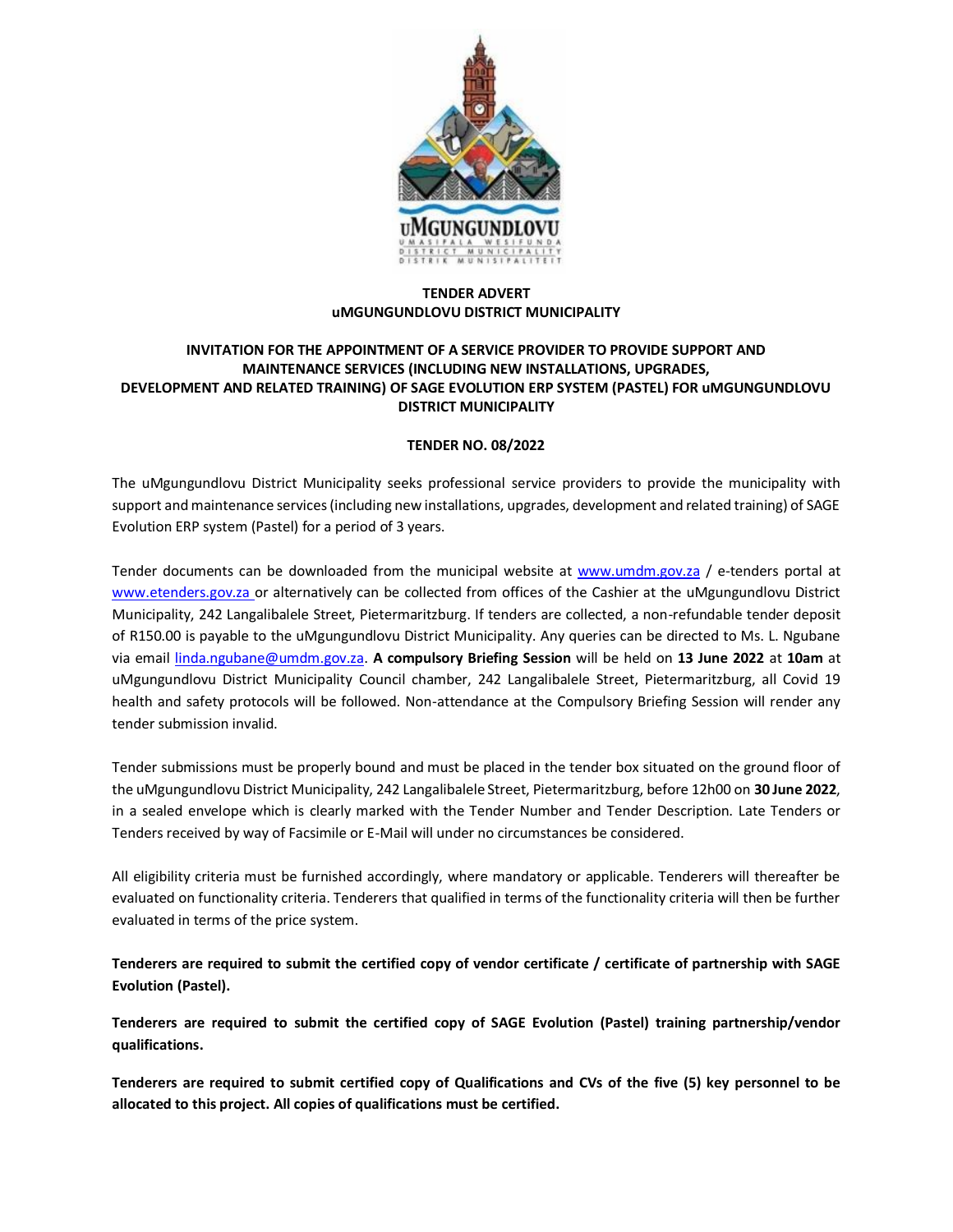**Tenderers are required to submit a minimum of five written references from clients that are either Local/District municipalities or organs of state for provision of support and maintenance services (including new installations, upgrades, development, and related training) for the SAGE Evolution system (Pastel). References must also indicate that the bidder has: Implemented SAGE Evolution (Pastel) successfully to a minimum five (5) municipalities and/or organs of state and explicitly state the turnaround times for maintenance and support.**

Tenderers will be evaluated in terms of functionality as part of the minimum requirements before evaluated on price based on the following criteria: **No. Evaluation Criteria Weight Weight** 

| 1.           | Proof of partnership/vendor with SAGE Evolution (Pastel)                                                                                                                                                                                                                                                                                                                                                                                                                                                                                     |                   |                                 | 30                                         |
|--------------|----------------------------------------------------------------------------------------------------------------------------------------------------------------------------------------------------------------------------------------------------------------------------------------------------------------------------------------------------------------------------------------------------------------------------------------------------------------------------------------------------------------------------------------------|-------------------|---------------------------------|--------------------------------------------|
| 2.           | Proof of SAGE Evolution (Pastel) training partnership / vendor<br>qualification                                                                                                                                                                                                                                                                                                                                                                                                                                                              |                   |                                 | 20                                         |
| 3.           | 5 Key Personnel<br>Consultant - Revenue Management Technical Support<br>i.<br>Consultant - Budget and Reporting Technical Support<br>ii.<br>Consultant - Supply Chain Management Technical Support<br>iii.<br>Consultant - Asset Management Technical Support<br>iv.<br>Consultant - Expenditure Management Technical Support<br>v.<br>CVs of personnel who will be directly involved in providing the<br>services together with proof of their competency in<br>implementing Sage Evolution ERP system (Pastel) and interfacing<br>modules. |                   |                                 | 15                                         |
| 4.           | References from at least five (5) contactable clients where you<br>have conducted Sage Evolution (Pastel) maintenance and<br>support services in the last five (5) years. (Local/District municipalities<br>or organs of state)                                                                                                                                                                                                                                                                                                              |                   |                                 | 35                                         |
|              | <b>Total Points</b>                                                                                                                                                                                                                                                                                                                                                                                                                                                                                                                          |                   |                                 | 100                                        |
| No.          | <b>CRITERIA</b>                                                                                                                                                                                                                                                                                                                                                                                                                                                                                                                              | <b>SUB-POINTS</b> | <b>MAXIMUM</b><br><b>POINTS</b> | <b>EVIDENCE</b>                            |
| 1.           | Proof of partnership/vendor with SAGE<br>Evolution (Pastel)                                                                                                                                                                                                                                                                                                                                                                                                                                                                                  |                   | 30                              | Certified Copy of<br>Certificate           |
| 2.           | Proof of SAGE Evolution (Pastel) training<br>partnership / vendor qualification                                                                                                                                                                                                                                                                                                                                                                                                                                                              |                   | 20                              | Certified Copy of<br>Certificate           |
| 3.           | 5 Key Personnel                                                                                                                                                                                                                                                                                                                                                                                                                                                                                                                              | 3                 | 15                              | CVs and<br>Qualifications                  |
| 4.           | at least five<br>References from<br>(5)<br>contactable<br>clients<br>(Local/District<br>municipalities or organs of state)                                                                                                                                                                                                                                                                                                                                                                                                                   | $\overline{7}$    | 35                              | Reference letters<br>from previous clients |
| <b>TOTAL</b> |                                                                                                                                                                                                                                                                                                                                                                                                                                                                                                                                              |                   | 100                             |                                            |